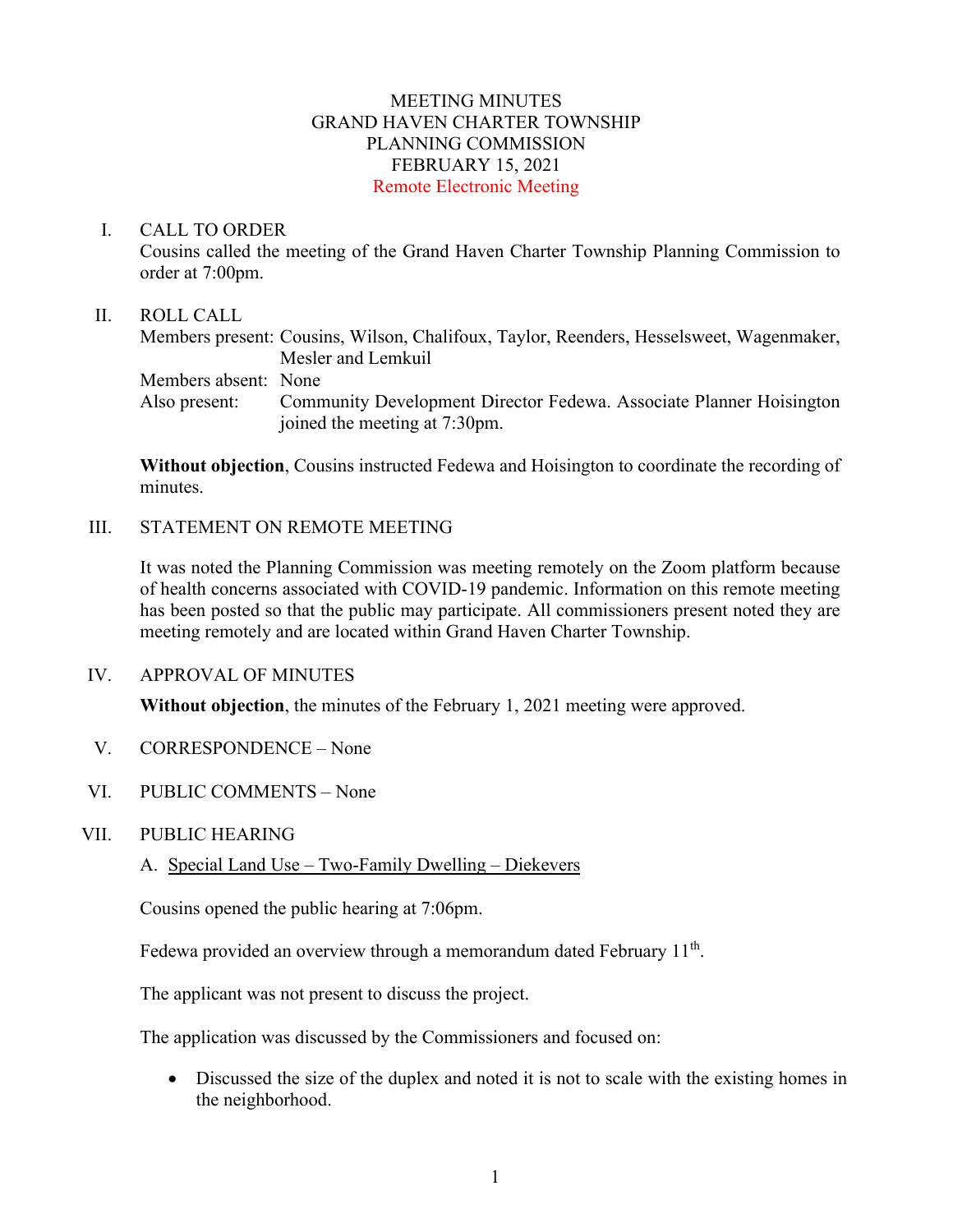- Concerns that duplexes are not suited for the neighborhood.
	- o Mixed concerns over how the duplex may be maintained in the future.
	- o Likely high rent due to size and quality, which will impact tenant selection.
- Would prefer stricter regulations on duplexes and where they are allowed.
	- o Expression of regret over eliminating R-3 district in new zoning ordinance.
		- Duplexes were still allowed by a special land use in R-2 district under the previous zoning ordinance.
	- o Fedewa explained there is a demonstrated need for two-family dwellings in the Township and the state enabling laws mandate local governments provide for land uses where a demonstrated need has been created. A special land use allows the Township to impose reasonable conditions to ensure the use fits within a neighborhood.
- Consensus among Commissioners that the front parking pads were undesirable and wished to see alternate parking solution.
- Discussed possible landscape screening.

There being no further comments, Cousins closed the hearing at 7:13pm.

# VIII. OLD BUSINESS

A. Special Land Use – Two-Family Dwelling – Diekevers

**Motion** by Taylor, supported by Chalifoux to **table** the Diekevers Special Land Use application, and direct the applicant to make the following revisions:

- 1. The applicant shall be present at the meeting to discuss the application.
- 2. The applicant shall provide a landscape plan.

## **Which motion carried unanimously.**

## B. DDA Boundaries + Potential Projects – Step 3 of 3

Fedewa provided an overview through a memorandum dated February 11<sup>th</sup>.

The Planning Commission noted the following points of discussion:

- Questioned how properties in the proposed boundary were selected.
	- o Map was generated based on previous discussion by the Planning Commission.
- Clarified how the DDA captures taxes.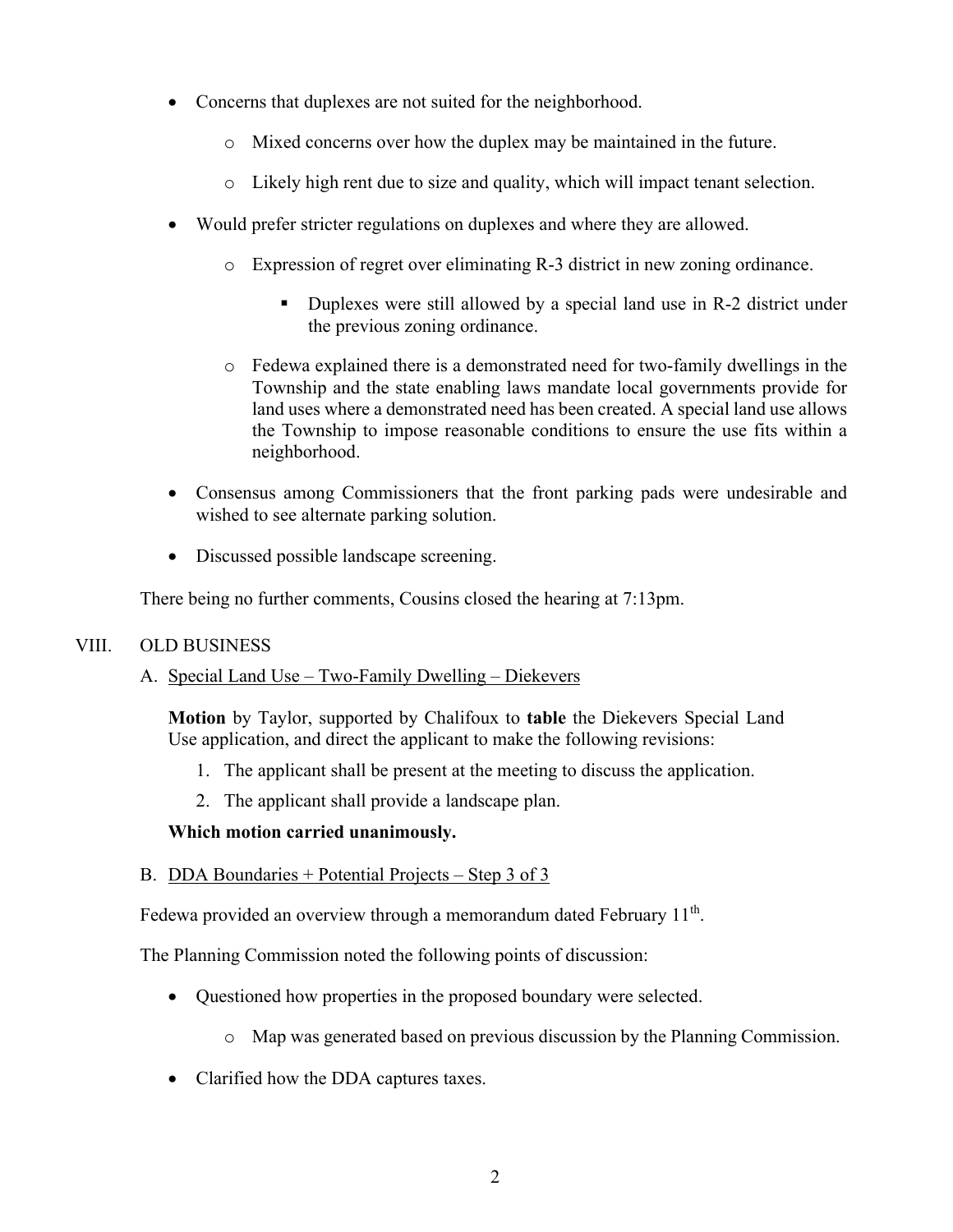- o Individual property owners would not notice a difference in their taxes because the "capture" only occurs on the annual inflation that increases rates.
- o Taxing jurisdictions such as Ottawa County may eliminate themselves from the capture for new properties being added to the Downtown Development Authority.
- Confirmed staff identified the priority projects:
	- o Build a second emergency interconnect with the City of Grand Rapids watermain.
	- o Extending municipal water, and sanitary sewer if feasible, to:
		- US-31 between Buchanan Street and Winans Street.
		- $168<sup>th</sup>$  Avenue between Buchanan and Lake Michigan Drive.
- Smaller project suggestions include:
	- $\circ$  Upgrade traffic signals to "box span" on Comstock Street at the 172<sup>nd</sup> and 168<sup>th</sup> Avenue intersections.
	- $\circ$  Install benches and bike racks at Township Hall, Hayes Street at 172<sup>nd</sup> and 168<sup>th</sup> Avenue intersections.
	- $\circ$  Add a bike path connector from Ferris/168<sup>th</sup> intersection to strip mall.
	- o Replace existing streetlights with LED bulbs.

Staff will prepare a report for the DDA containing the official recommendations by the Planning Commission. It will be brought back on March  $1<sup>st</sup>$  to confirm the report prior to distribution.

# IX. NEW BUSINESS

# A. Discussion – Single Family Dwelling Minimum Floor Area with Ryan Kilpatrick of Housing Next

Fedewa provided an overview through a memorandum dated February  $11<sup>th</sup>$ .

Ryan Kilpatrick of Housing Next was present and provided information:

- Local employers hire workers who primarily live outside the tri-cities region due to a lack of workforce housing.
- Working class families can't afford to live in the area due to increased cost of living.
- A smaller minimum floor area allows families to start small and add onto the house to build wealth, similar to what was done by previous generations.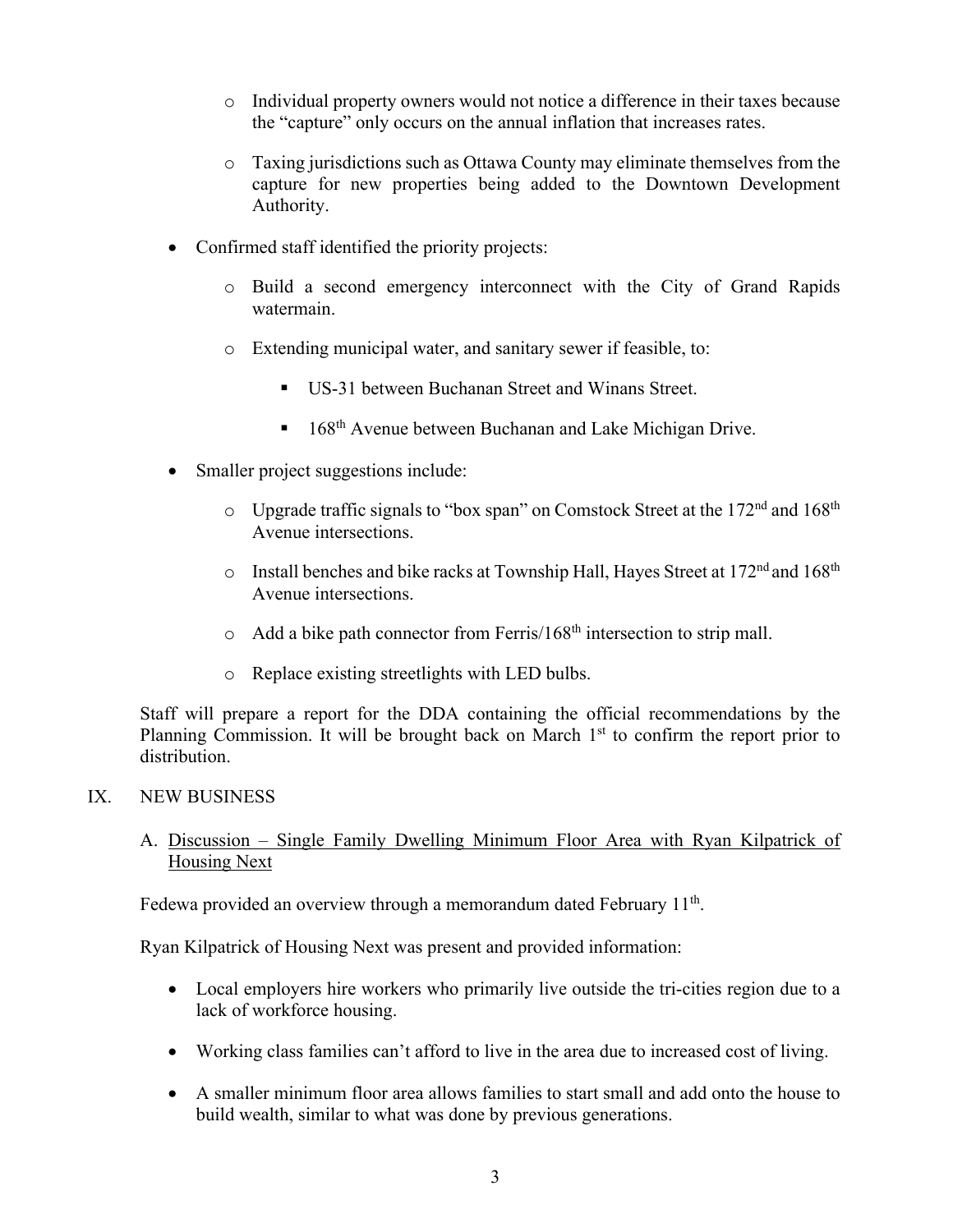- Smaller minimum is also advantageous to those looking to downsize. Such as emptynesters and retirees.
- HOAs and similar organizations often regulate size and design standards at a development level and are far greater than Township minimums. Therefore, new home buyers will still know what they're "buying into" as far as aesthetics for new developments.
- An average new home in the area costs around \$325,000, which is out of reach for the average laborer.
- The cost of building new homes has increased significantly from the past. However, those costs are predominately attributed to kitchen and bathrooms. The cost of adding bedrooms to increase square footage is minimal when compared to the overall costs of new home construction. Meaning, kitchens and bathrooms raise the value of homes far more than a bedroom.

The Planning Commission noted the following points of discussion:

- Concerns over possible impact on neighboring property values.
	- o Kilpatrick noted there was no known data to support this concern.
		- Smaller houses sell for a higher price per square foot as compared to larger homes due to the increased demand at lower price points.
- Division between Commissioners as to whether the owner of a larger home is entitled to a reasonable expectation that neighboring homes will be built to the same size and quality as their own.
	- o Disagreement if owners of larger homes should dictate the rights and aesthetics of surrounding property owners.
	- o There are existing examples of large and small homes co-existing. Many houses in the dunes/lakefront areas are neighborhoods with smaller cottages, but occasionally a large mansion is built. These houses may not fit the character of the existing neighborhood but are still allowed.
	- o Opined that a smaller house would improve aesthetics and have a lesser impact on the neighborhood because of less lot coverage when compared to a large home that maximizes the building envelope.
		- Owners of smaller homes may be living within their financial means more than an owner of a large new home. Perhaps the owner with the smaller home should be concerned the large home will not be able to maintain and invest in their property like the existing smaller homes.
- Discussion over how large 800 sqft is compared to other sizes when constructed.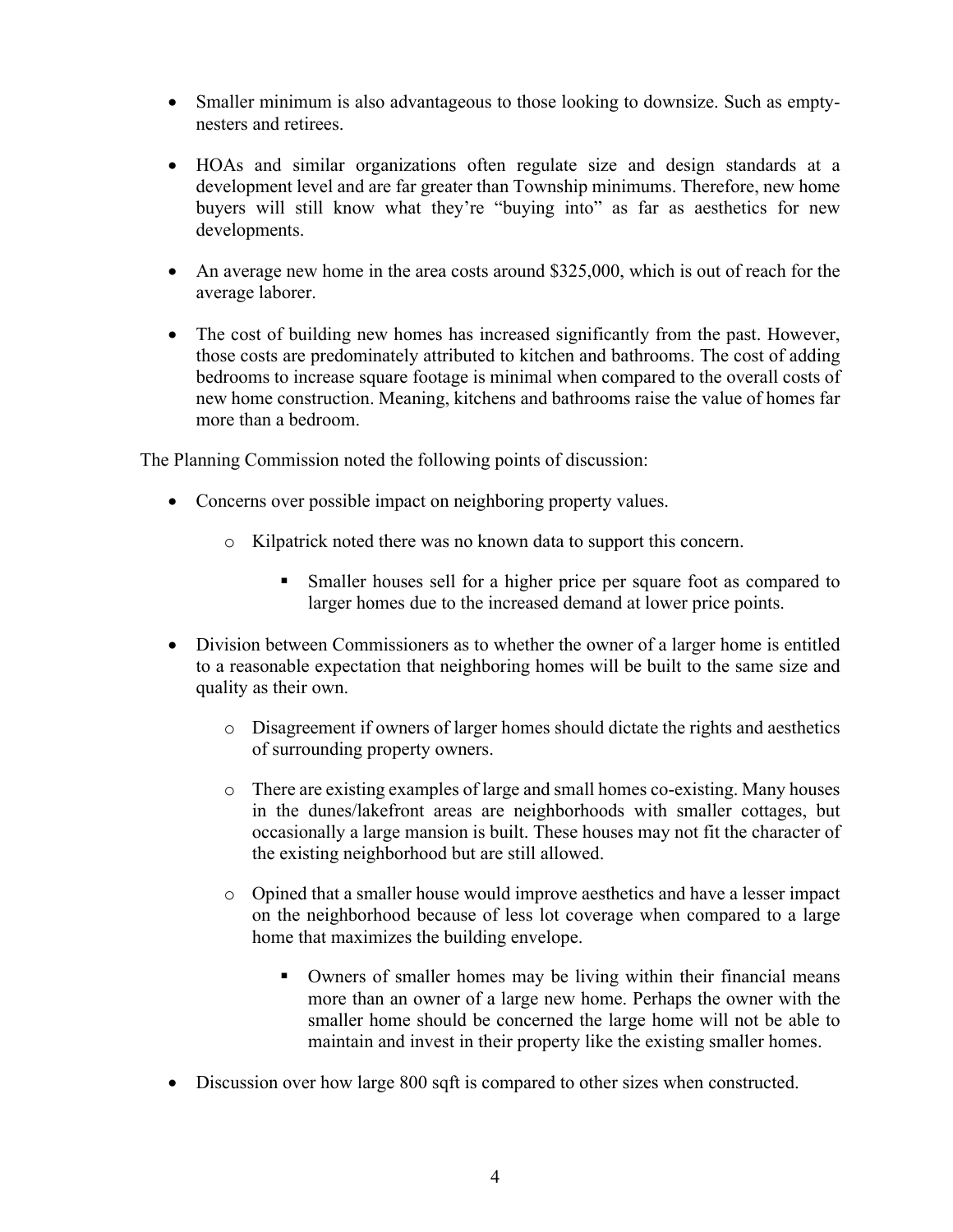- o Staff will work with Kilpatrick to provide visual representations of houses at different sizes.
- Conversation about the purpose of district regulations. Each district is separate and distinct from the others. Including, minimum design requirements, minimum infrastructure improvements, permitted and special land uses, etc.
- Worries that the smaller floor area could spur development in areas where it would not be suited, such as rural areas and agricultural land.
- Concern a smaller house would not be constructed at the same quality as a larger home. Quality is subjective. Building code requirements are minimum standards and apply regardless of the home size.
	- o Minimums are found to be acceptable by the state for construction, and by the Township when adopted into the zoning ordinance.
- Keeping the minimum floor area as it currently stands is not likely to create an increased demand for houses of that size.
	- o In the year since the new zoning ordinance was adopted there have not been any proposed new homes built at or close to the minimum floor area.
- The tri-cities area lacks diversity in most population demographics, promoting a solution for affordable housing could increase the economic diversity.
	- o Allowing a smaller minimum floor area makes the Township more accessible to a variety of people.
	- o Worries about becoming an elitist community to people who are from workingclass and lower middle-class families.
- Discussed the demand for smaller homes extends passed those needing affordable housing.
	- o The demand for larger houses has decreased with millennials focusing on smaller homes to allow for enhanced quality of living. Less money on the house itself allows for more to be spent on experience-economy.
	- o Retirees are looking to downsize and may not need the extra space.
	- o A smaller home can be maintained just as well as a larger home but may be more manageable for groups that wants to age in place.
- Other local municipalities have similarly reduced minimum floor areas.
	- o Some of these municipalities (such as the City of Grand Haven) have smaller average lots.